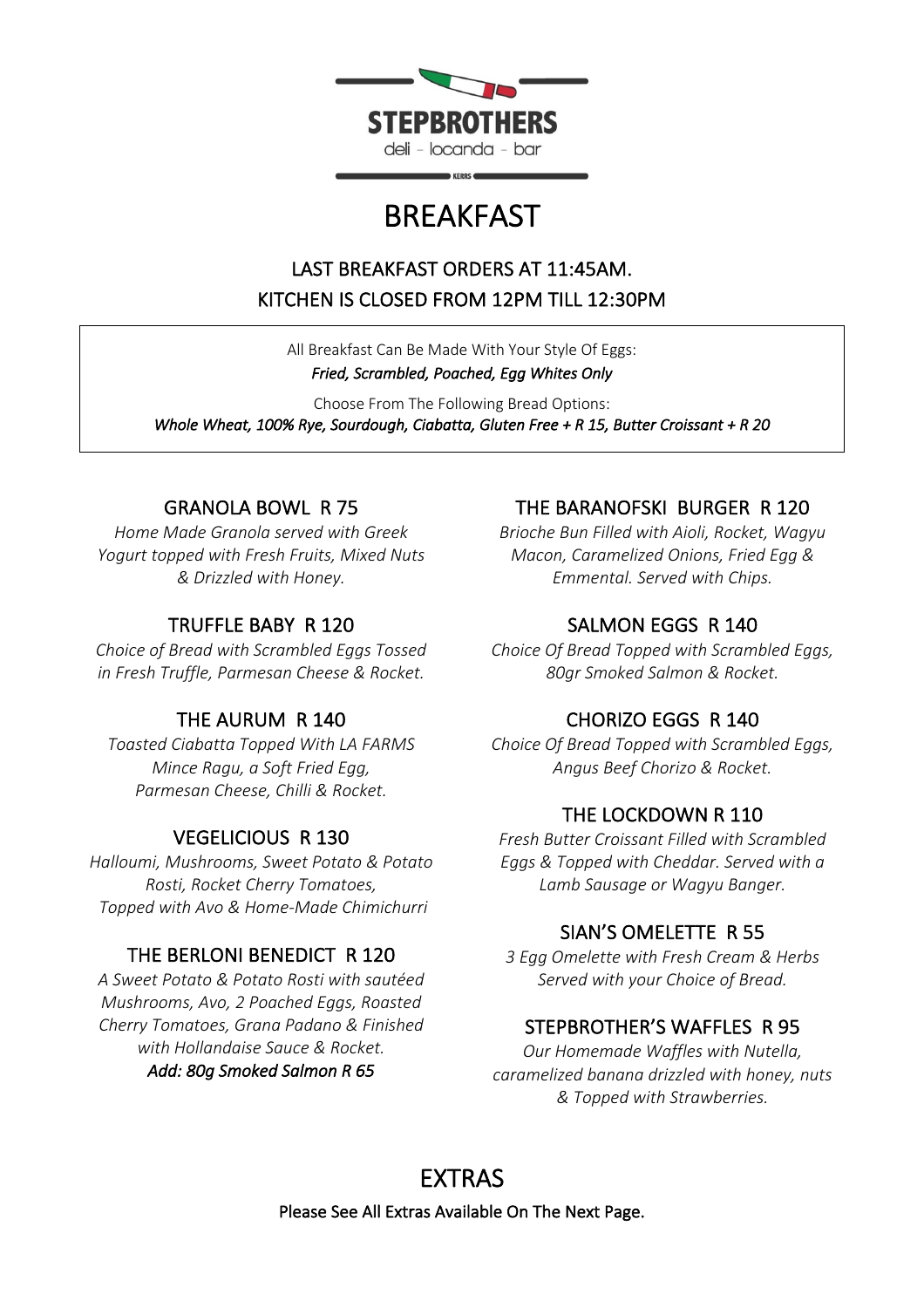

# SERVED ON TOAST

*Your Choice of Bread, Toasted & Served Open. Whole Wheat, 100% Rye, Sourdough, Ciabatta, Gluten Free + R 15, Butter Croissant + R 20* 

### SMASHED AVO R 80

*Smashed Avo with Mint, Red Onion, Chilli, Salt, Black Pepper & Lime.*

THE K.I.S.S. (KEEP IT STRAIGHT & SIMPLE)

*Your Choice of Bread, Toasted & Served Open - R 15 a Slice Butter Croissant - R 30*

### *Add Any of The Below Extras:*

# EXTRAS / BUILD YOUR OWN

*All meats are from L.A. FARMS to ensure they are Halaal & Pork Free.* 

*Free Range Egg / Cherry Tomatoes / Sliced Tomato / Zucchini R 15 Each Rocket / Olives / Red Peppers/ Sweet Potato & Potato Rosti R 30 Each Elgin Chicken / Caramelized Onions / Lamb Sausage / Mushrooms R 45 Each Anchovies / Artichokes / Avo / Bolognese / Chorizo R 45 Each Danish Feta / Mozzarella / Salami R 45 Each Rustic Cut Chips R 45 Each Wagyu Macon R 60 / Wagyu Sausage R 65 Smoked Salmon (80gr) / Beyond Meat Patty R 65 Each Grilled or Fried Halloumi R 80 / Wagyu Brisket R 100*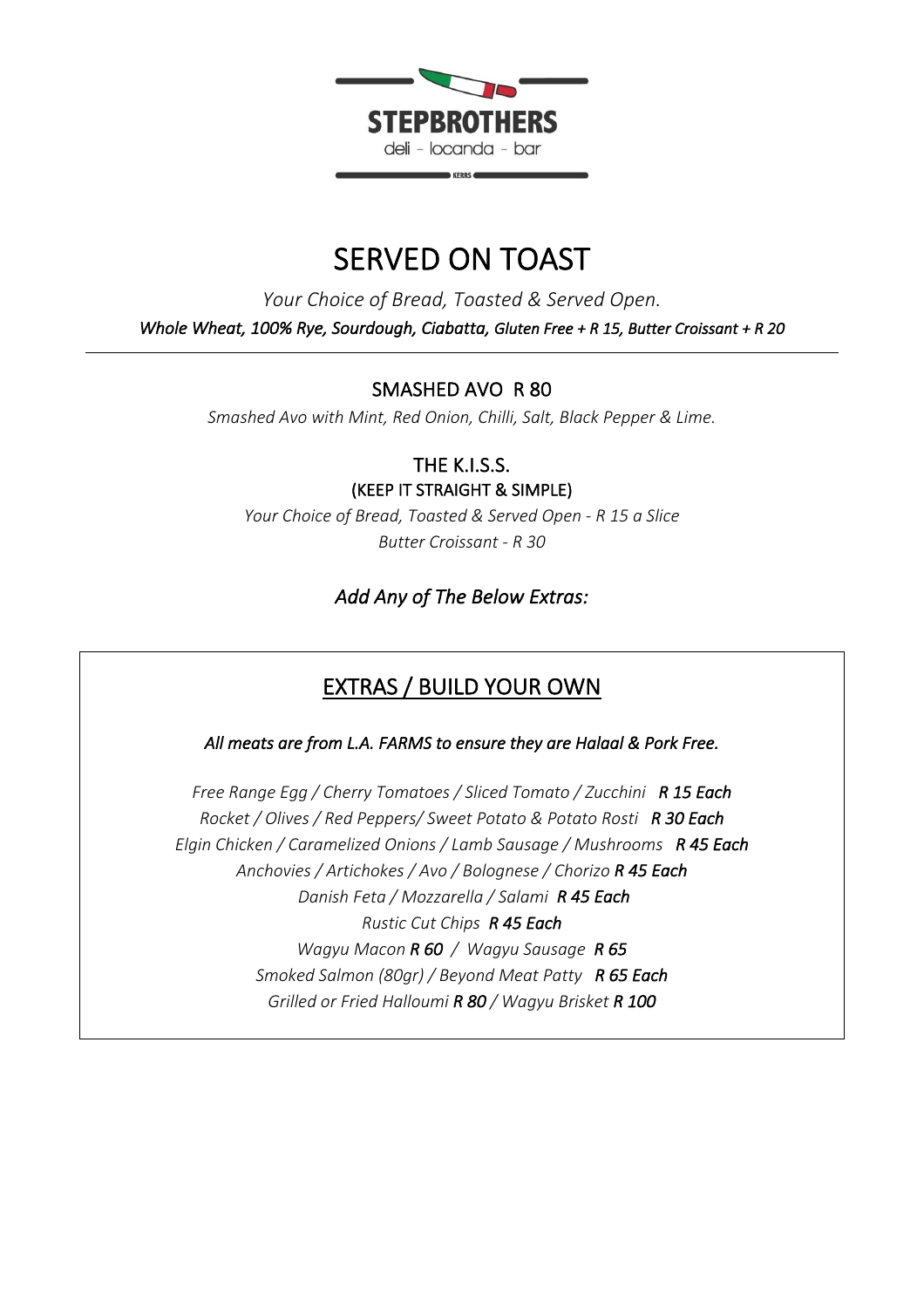

# LUNCH/DINNER

**PIZZA**<br>Choice of Normal Base or Gluten Free Base + R20 Pizza can be done in a "Calzone Style"

# HERB FOCCACCIA R 80

Normal Pizza Base with Mixed Herbs, Chilli, Garlic & Parmesan

# THE JANG R 150 (V)

*Herb Focaccia Base (No Mozzarella), Caramelized Onions, Danish Feta, Chilli, Garlic & Herbs.* Add:

*Mozzarella Cheese R 45*

# MARGHERITA R 110 (V)

*Normal Base with Napolitana, Mozzarella Cheese & Herbs.*

## MYYY MAAANNN R 165

*Normal Base with Mozzarella Cheese & Herbs, Topped With Avo & Tender Chicken Breasts in Our Signature Peri-Peri Sauce.*

# THE BELLO R 150 (V)

*Herb Focaccia Base (No Mozzarella), Rocket, Cherry Tomatoes, Basil & Avo.*

Add:

*Mozzarella Cheese R 45 Truffle Burrata Ball R 90* 

# THE IZZALDORE R 150 (V)

*Normal Base with Napolitana, Mozzarella Cheese Anchovies, Olives & Herbs.*

# THE BELLA NAPOLI R 160 (V)

*Herb Focaccia Base with Cherry Tomatoes, Fior Di Latte Mozzarella Ball. Drizzled with Extra Virgin Basil Olive Oil, Home Made Balsamic Reduction, Basil & Oregano.* 

# EXTRAS

### *All meats are from L.A. FARMS to ensure they are Halaal & Pork Free.*

*Free Range Egg / Cherry Tomatoes / Sliced Tomato / Zucchini R 15 Each Rocket / Olives / Red Peppers/ Sweet Potato & Potato Rosti R 30 Each Elgin Chicken / Caramelized Onions / Lamb Sausage / Mushrooms R 45 Each Anchovies / Artichokes / Avo / Bolognese / Chorizo R 45 Each Danish Feta / Mozzarella / Salami R 45 Each Wagyu Macon R 60 / Wagyu Sausage R 65 Smoked Salmon (80gr) / Beyond Meat Patty R 65 Each Grilled or Fried Halloumi R 80 / Wagyu Brisket R 100 6 Grilled King Prawns – R 120*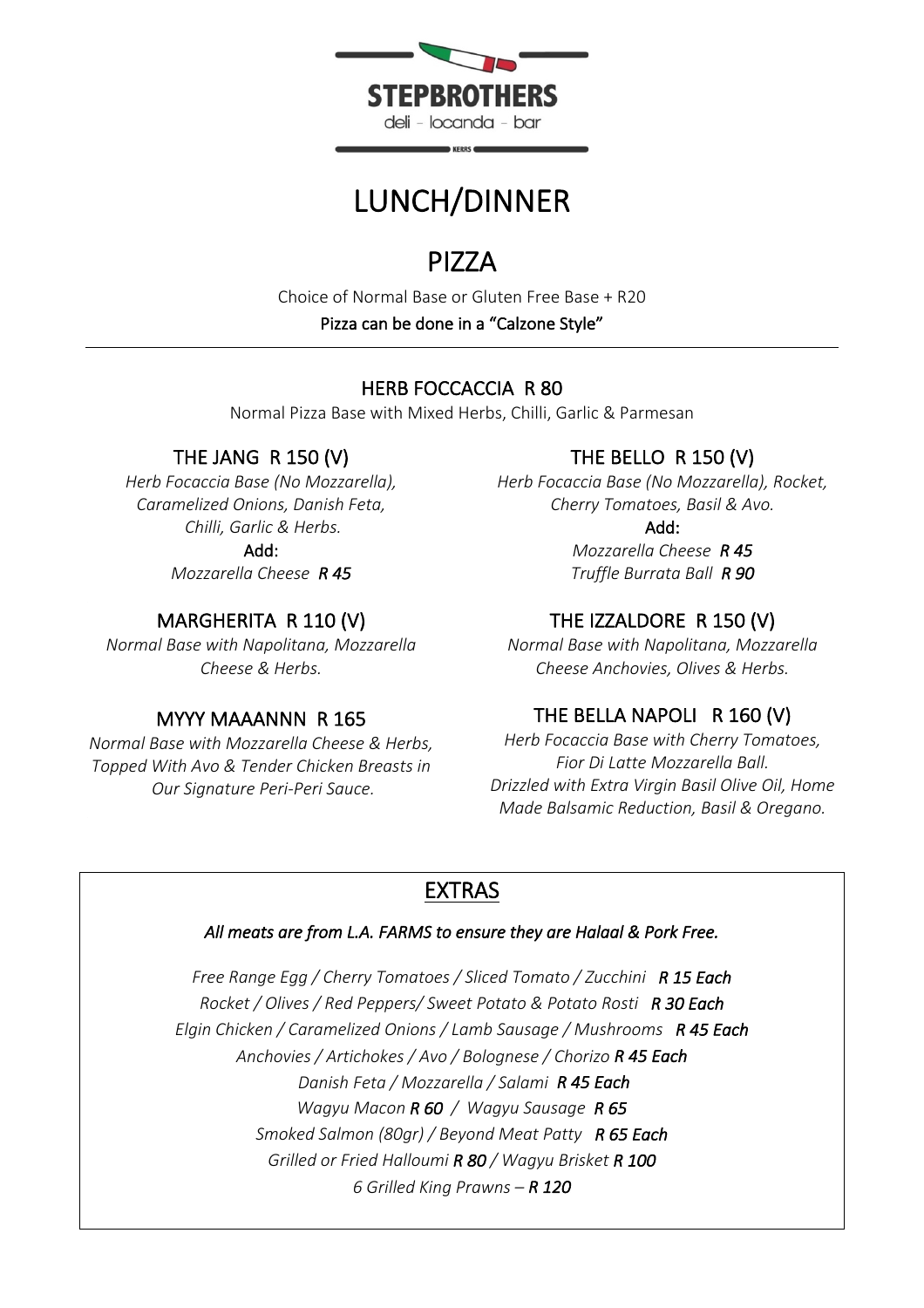

# BURGERS

*All Meats Are From LA FARMS & Strictly Halaal. Served with One of The Following Sides: Rustic Cut Chips or Mixed Veg or Side Salad.*

# BEYOND BURGER R 170 (V)

*Beyond Burger Patty, Avo, Hummus, Cheddar Slice, Rocket & Chimichurri.* 

# THE CHICKEN BURGER R 165

*Grilled or Crumbed Elgin Chicken Breast with Mixed Greens, Red Onions, Danish Feta & Sriracha Mayo. Add: Peri Peri Sauce R 40*

# THE LA FARMS WAGYU BURGER R 199

*200gr Wagyu Patty with Rocket, Caramelized Red Onions, Pickled Cucumber, Cheddar Cheese & Aioli.* 

# TAPAS

# ANTIPASTO PLATTER R 450

(Serves 2 - 4)

*A Platter with Angus Chorizo, Artichokes, Angus Salami, Lamb Sausage, Truffle Burrata, Fried Halloumi, Black Olives, Hummus, Cherry Tomatoes & Rocket Served with Herb Focaccia Flat Bread.*

# SAUTÉD BROCCOLI R 95 (V)

*Tenderstem Broccoli Blanched & Sautéed with Garlic, Chili And Topped with Parmesan.*

# VIVA LA MED R 120

*A Melody of Artichokes, Shimeji Mushrooms, Peas, Mixed Nuts, Olives, Crispy Sage & Danish Feta Served on a Bed of Hummus & Ciabatta. Add Halloumi R 80* 

# NUNO'S CHICKEN LIVERS R 110

*Elgin Free Range Chicken Livers Sautéed with Onions, Red Peppers & Garlic. Tossed In Our Signature Peri-Peri Sauce, Served with Toasted Ciabatta Bread.*

\*\* Prepared Fresh & Subject to Availability \*\*

# TEMPURA BROCCOLI R 95 (V)

*Tenderstem Broccoli Served with Curried Mayo.*

# TRUFFLE ARANCINI R 95 (V)

*A Portion of 5, Served with Aioli.* 

# TEMPURA PRAWNS R 150

*Five King Prawns Served with Avo Mousse.*

# FRIED CALAMARI R 150

*Togarashi Fried Calamari with Sesame Seeds, Spring Onion & Served with Unagi Chilli Bean Mayo.*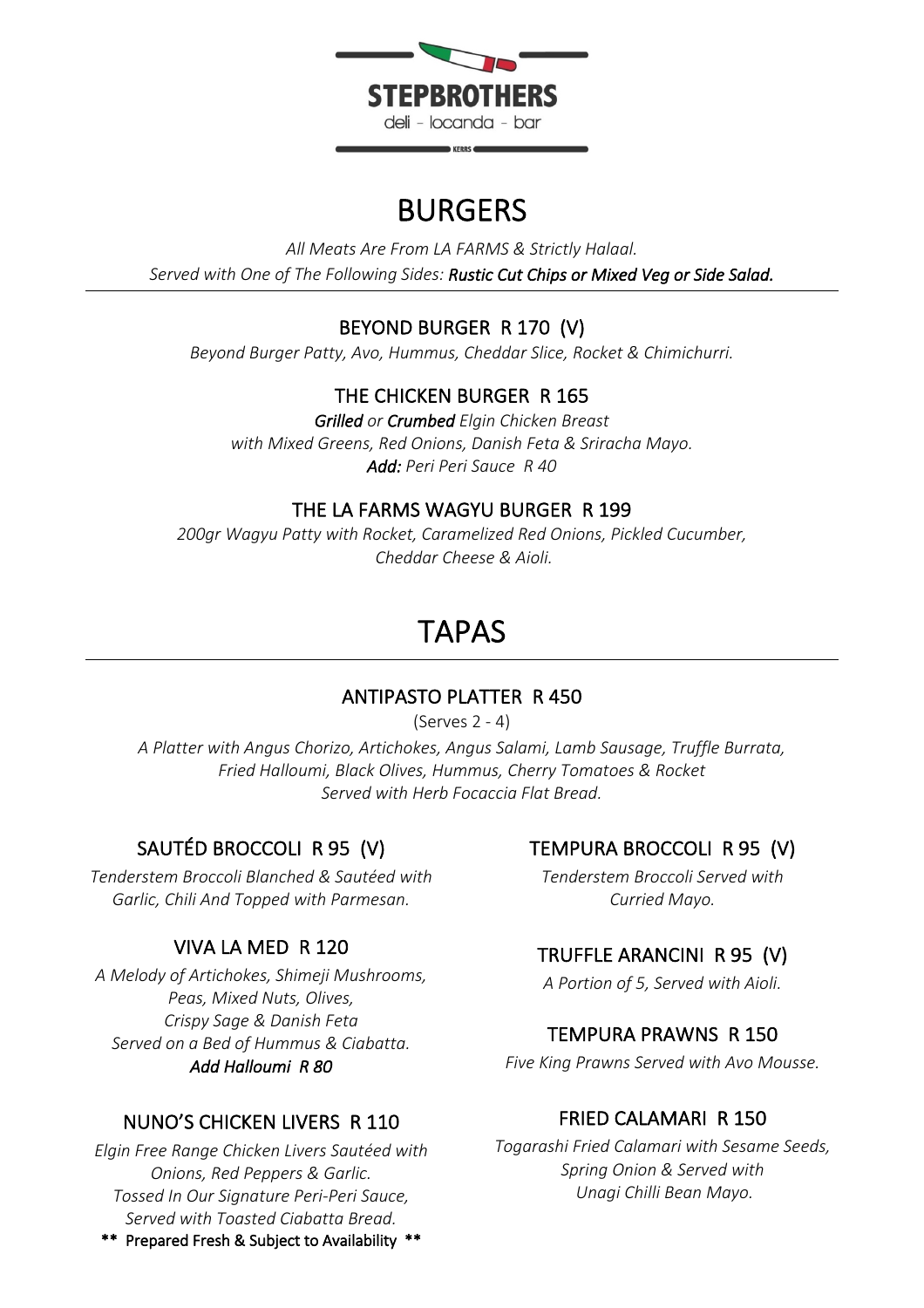

# PREGOS

*All Meats Are From LA FARMS & Strictly Halaal. Served with One of The Following Sides: Rustic Cut Chips, Mixed Veg or Side Salad.*

# FILLET PREGO R 165

*150g Beef Fillet In A Butter Garlic Wine Sauce with Olives on a Toasted Portuguese Roll.*

## PERI-PERI CHICKEN PREGO R 145

*Grilled Elgin Chicken Breast in our Secret Peri-Peri Sauce on a Portuguese Roll.*

SALADS \* *Please Note Some Olives Might Contain Pits. Please Check Before You Bite \** 

# STEPBROTHERS SEASONAL SALAD R 125

*Leafy Seasonal Greens, Cucumber, Mixed Nuts, Cherry Tomatoes, Red Onion, Danish Feta, Olives & Avo, Dressed with Extra Virgin Olive Oil & Homemade Balsamic Reduction.*

Add:

*Grilled & Shredded Elgin Chicken Breast R 45* 

# DELLA TERRA SALAD R 150

*Our Stepbrothers Seasonal Salad with Grilled Mixed Veg Tossed in Ricotta & Dressed with Extra Virgin Olive Oil & Homemade Balsamic Reduction (No Feta).*

# HALLOUMI SALAD R 165

*Our Stepbrothers Seasonal Salad with Grilled Halloumi & Dressed with Extra Virgin Olive Oil & Homemade Balsamic Reduction (No Feta).*

# TRUFFLE BURRATA SALAD R 195

*Truffle Burrata Ball with Rocket, Avo, Cherry Tomatoes, Drizzled with Balsamic Reduction & Basil Infused Olive Oil.*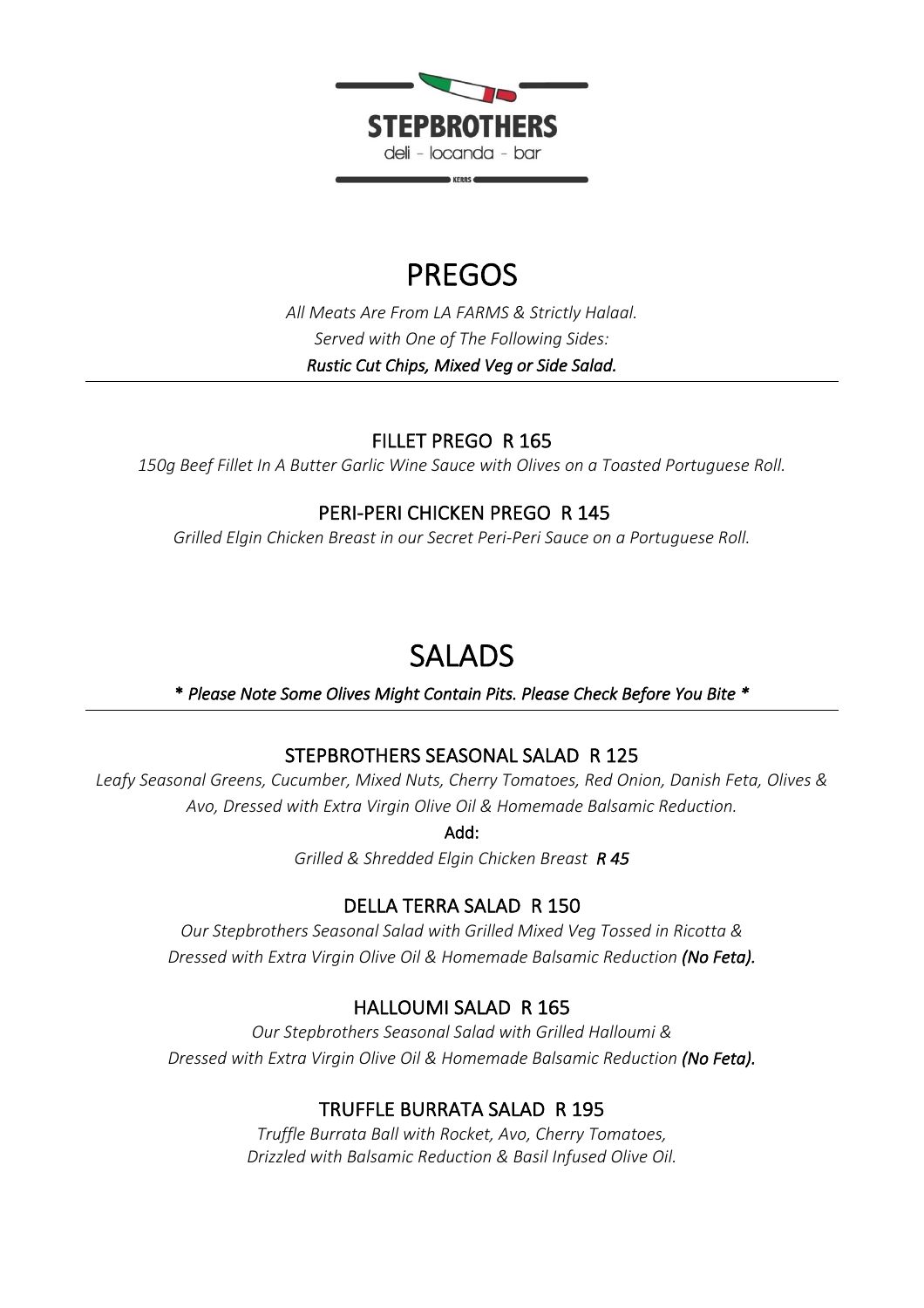

# PASTA

*Your Choice of Freshly made Tagliatelle, RUMMO Penne / Spaghetti*

*or* 

*Gluten-Free Spaghetti / Penne + R20 (Made with Rice & Corn Flour)*

*\* ALL PASTA'S ARE TOPPED WITH GRATED PARMESAN\**

## PRAWN PASTA R 260

*Deshelled Prawns, Cherry Tomatoes, Zucchini, Chilli, Garlic & Finished with Mascarpone.*

# RICOTTA GNOCCHI R 160 (V)

*Our Famous Ricotta Gnocchi Served in a 3 Cheese Sauce.*

### \*Add Black Truffle R 40

### IL SALMONE R 180

*Smoked Norwegian Salmon, Garlic, Chilli & Lemon Finished off with Cream.*

### MARK'S BALL'S R 180 *\*New Recipe\**

*L.A. FARMS Wagyu Mince Balls, mixed with Ricotta, Chilli, Garlic, Red Onions, Parmesan, Egg & Parsley, In a Rich Napolitana Sauce.*

### SPAGHETTI VONGOLE R 210 *\*New Recipe\**

*White Clams with White Wine, Chilli & Garlic.*

## SPAGHETTI BOLOGNESE R 155

*L.A. FARMS Mince Slow Cooked In Our Stepbrothers Napolitana & Finished with Parmesan.*

## TRUFFLE TAGLIATELLE R 220 (V)

*Fresh Black Truffle with Mushrooms & Mascarpone.*

### AGLIO OLIO R 105 (V)

Red Onion, Red Peppers, Chilli, Garlic & Olive Oil.

### MELANZANE ALLA PARMIGIANA R 165 (V)

*Sliced Aubergine Layered with Mozzarella, Stepbrothers Napolitana, Parmesan. Baked Until Crispy.*

## ARRABIATA R 110 (V)

*Stepbrothers Napolitana, Chilli & Garlic & Finished with Parmesan.*

### VERY PERI CHICKEN PASTA R 150

*Tender Elgin Free Range Chicken Breast Sautéed with Onions, Red Peppers, Chilli, Garlic & Cherry Tomatoes, Tossed In Our Signature Peri-Peri Sauce.*

### BROCCOLI & ZUCCHINI PASTA R 165

*Tenderstem Broccoli & Zucchini Sautéed In Butter, Chilli, Garlic, Anchovies & Parmesan.*

## BEEF LASAGNE R 175

*Layers of Slow Cooked Bolognese, Home Made Pasta Sheets, Mozzarella, Béchamel & Finished With Parmesan. Baked Till Crispy.*

## CACCIATORE R 175

*Lamb Sausage, Angus Chorizo & Salami, Chilli, Garlic & Cherry Tomatoes in a Creamy Carbonara Sauce.*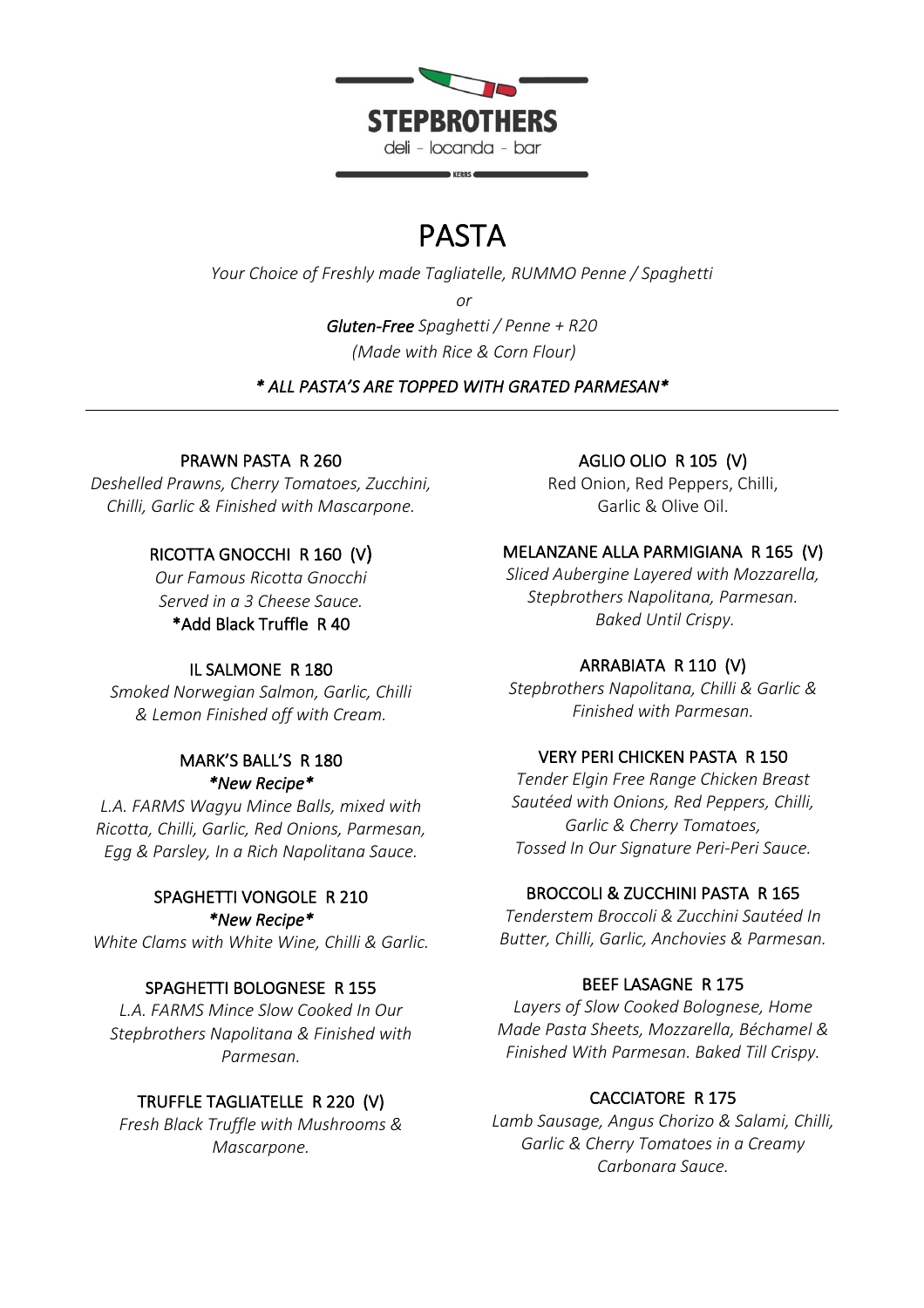

# **MFAT**

*All Meats are from LA FARMS 100% Grass Fed, Free Range & Halaal. Served with One of the Following Sides: Rustic Cut Chips, Mixed Veg Or Side Salad.*

## BEEF FILLET R 255

*300gr Beef Fillet with Rosemary, Garlic & Lemon Infused Olive Oil.*

## CHICKEN BREASTS R 145

Two Elgin Grilled or Crumbed Chicken Breasts with Olive Oil, Thyme & Rosemary, Drizzled with Lemon & Served on a Bed of Rocket.

## LAMB CHOPS R 245

*300gr (Four) Karoo Lamb Chops In Two Styles:*

*Lemon, Rosemary, Salt & Pepper Or Chachi's Barbeque Marinade* 

### SAUCES

*Truffle Mushroom Sauce R 60 Peppercorn Sauce R 50 Peri-Peri Sauce R 40* 

# SIDE PLATES

## RUSTIC CUT FRIES R 45

## TRUFFLE PARMESAN FRIES R 70

### HALLOUMI R 80

*(Grilled or Fried)*

## SIDE SALAD R 45

# SIDE MIXED VEG R 60

*(Carrot, Mushroom, Zucchini, Broccoli, Cauliflower Tossed In Ricotta Cheese)*